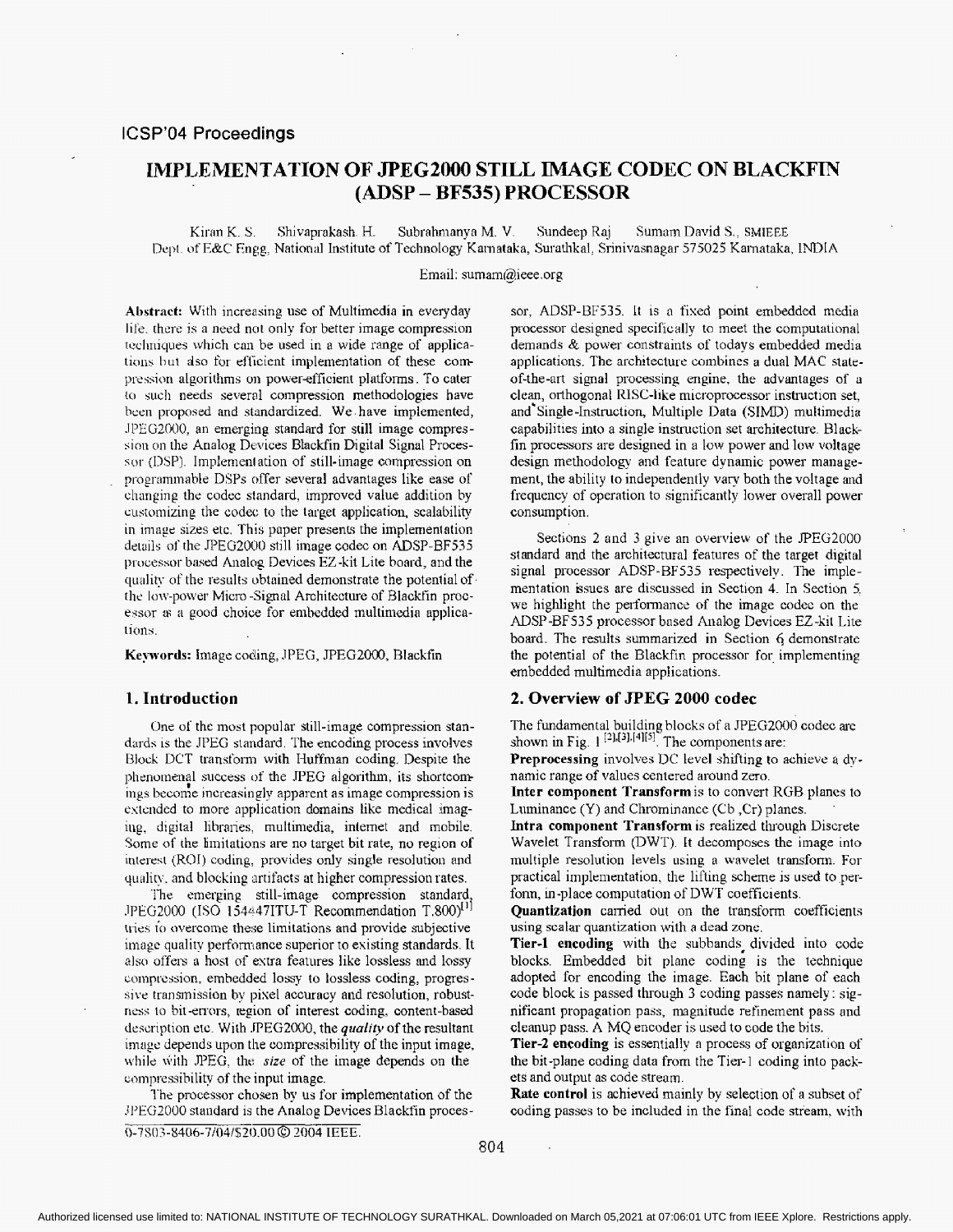



the knowledge of contribution of various coding passes and the distortion reduction due to their addition.

The basic encoding engine of JPEG2000 is based on EBCOT (Embedded Block Coding with Optimised Truncation of the embedded bit streams) algorithm. The inverse process is done at the decoder.

### 3. Blackfin processor ADSP-BF535

The ADSP-BF535 processor combines a 32-bit RISClike instruction set and dual 16-bit multiply accumulate (MAC) signal processing functionality with an addressing capability extendable to nearly 4 Giga bytes. The functional diagram of the processor core is shown in Fig.  $2^{16}$ . Its core architecture consists of, a Data Arithmetic Unit which includes two 16-bit Multiplier Accumulators (MACs), two 40-bit Arithmetic Logic Units (ALUs), four 8-bit video ALUs, and a single 40-bit barrel shifter. The two Data Address Generators (DAGs), support bit-reversed addressing and circular buffering. Other registers include, six 32-bit address pointer registers (P0-P5) for fetching operands, Index registers (I0-13), modifier registers (M0-M3). Base registers (B0-B3) and Length registers (L0-L3). The ADSP-BF535 Blackfin processor contains a rich set of peripherals connected to the core via several high bandwidth buses, providing flexibility in system configuration as well as excellent overall system performance.

The Analog Devices EZ-kit Lite board is based on the ADSP-BF535 Blackfin processor running at speeds up to 350MHz and consists of 308K Bytes of On-Chip Memory, SDRAM (16MB), flash memory (544kB) of external memory, and USB interface for data transfer between the host PC and the board at a rate of 150kB/s [7].

# 3. Implementation

The JPEG2000 still image codec has been implemented on ADSP-BF535 processor based Analog Devices EZ-kit Lite board running at 350MHz. The C code for JPEG2000 codec being used is available as part of open source JasPer transcoder (JasPer version:  $1.700.2$ )<sup>81</sup> code. The Jasper source code has been optimized to suit the processor architecture. Analog Devices, Visual DSP++v.3.5



Fig. 2 Blackfin processor Core architecture

 $(VDSP++)$  was used as the code development and debug environment. A GUI was developed in Visual  $C++$  (VC $++$ ) to interact with the EZ-kit Lite board via  $VDSP + f$  from the host PC.

# 3.1 Source Code Optimizations

The MQ encoder function calls have been suitably replaced by macros speeding up the process. DWT Lifting coefficients are declared as register variables for faster access. Look-up-tables (LUT) are being used for context variables instead of calculating for every bit plane. The task of finding context is made simpler by modifying context state information only when allocation becomes significant. Finding weighted mean square error (MSE) is essential for code stream organization and layering based on rate distortion. Conventional method is to decode the image with and without code block, compare and calculate the error, which is, an added overhead. An approximate method is used in our implementation to increase the speed. In this method, the MSE is incrementally changed whenever a location becomes significant. The algorithm used for rate allocation requires that in each iteration the passes which are to be included in the code stream have to be encoded as packets to find the final length of the code stream. Larger the number of iterations implies that larger is the time taken. If the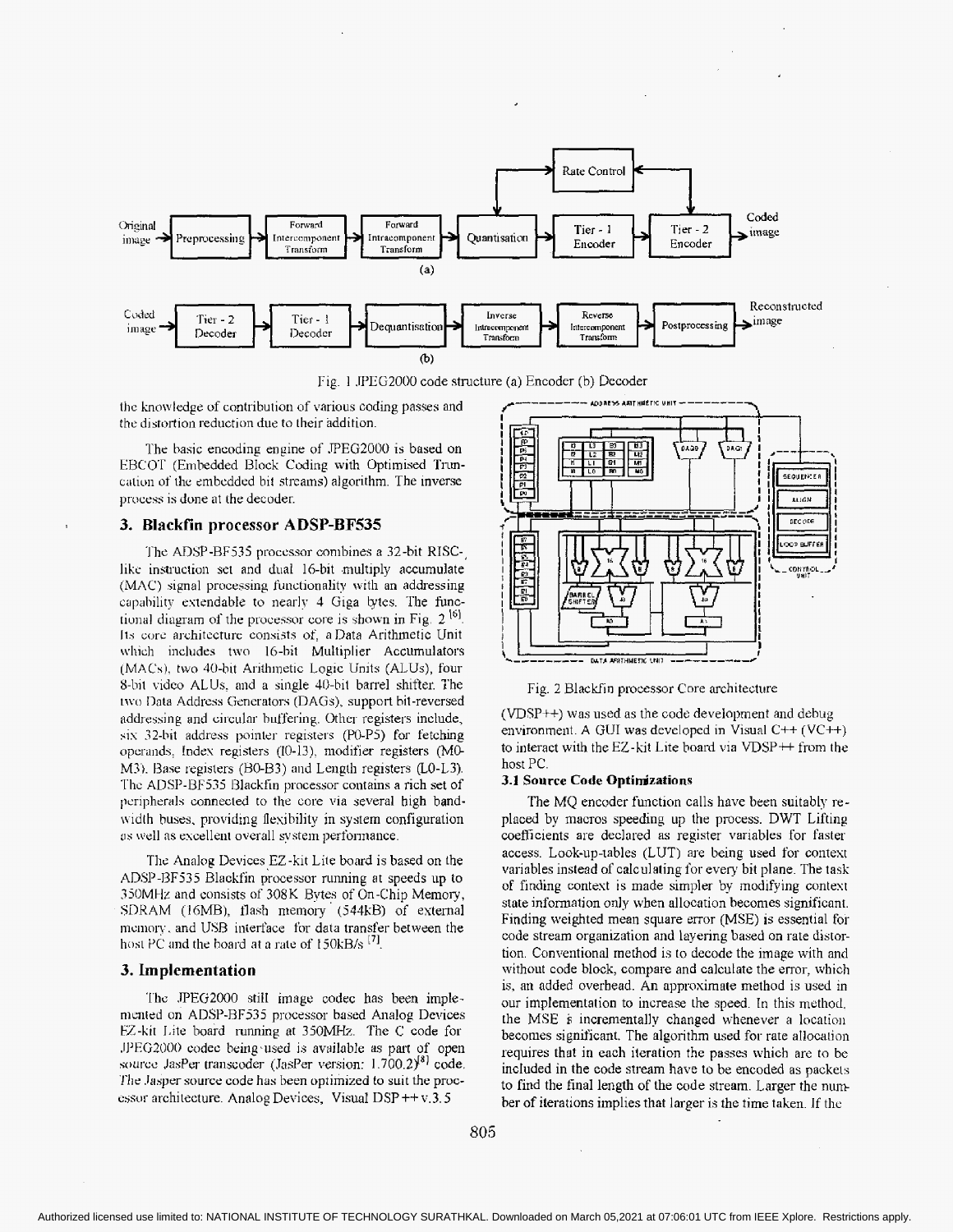| Major<br>function                                | Total no. of<br><b>Memory Copy</b><br>operations | Add/Sub<br>operations | Logical<br>operations | Multiply/<br><b>Divide</b><br>operations | No. of Func-<br>tion calls | Total no. of -<br>operations |
|--------------------------------------------------|--------------------------------------------------|-----------------------|-----------------------|------------------------------------------|----------------------------|------------------------------|
| <b>RCT</b>                                       | 0.59                                             | 0.45                  | 0.13                  |                                          |                            | 1.17                         |
| <b>ICT</b>                                       | 0.39                                             | 0.39                  | 0.58                  | 1.17                                     | $\Omega$                   | 2.53                         |
| <b>DWT</b>                                       | 0.67                                             | 4.85                  | 2.09                  | 0.017                                    | 0.006                      | 7.62                         |
| Quantization                                     | 0.49                                             | 0.39                  | 0.89                  | 0.78                                     | 0.002                      | $2.57 -$                     |
| <b>EBCOT</b>                                     | 8.36                                             | 1.54                  | 1.24                  | 0.015                                    | 0.34                       | 11.50                        |
| Rate allocation                                  | 1.67                                             | 0.31                  | 0.64                  | 0.01                                     | 0.005                      | 2.625                        |
| Total MOPS (million operations) for loss coding  |                                                  |                       |                       |                                          | 20.29                      |                              |
| Total MOPS (million operations) for lossy coding |                                                  |                       |                       |                                          |                            | 26.845                       |

TABLE 1 CYCLE COMPLEXITY FOR VARIOUS JPEG2000 ENCODING BLOCKS

length remains same in successive iterations and the deviation **is** marginal then the rate allocation can be truncated.

#### **3.2 Codec Modificaticm**

The encoder implementation required fiequent file 1/O operations for tiling of the input image, through the US3 link between the PC host and the Blackfin EZ-kit Lite daughter board, which reduced the speed of execution. As these file I/O operations were being canied on by the DSP processor on-board, which is not optimized for such file operations, the estimation of processing time was difficult. To overcome this, a *3-poirrt* solution was adopted, in which, all file *I/O* operations in the entire program were first bundled up into one single file VO operation by transferring the entire image data from the host memory to the daughter board memory in the beginning of the encoder cycle. The **tile** operations were replaced by equivalent memory accesses from the external SDRAM using buffers for **input and** output files. At the end of **the** encoder cycle the entire output data is transferred from the DSP board SDRAM to the host memory. The loading of the program buffer initialization (only one occurrence), loading of the image to the EZ-kit Lite memory and transfer of compressed data back to the host have been carried out through a plug-in built using  $VC++$ , which interacts with the VDSP++ platform by means of a set of Application Programming Interfaces (APIs). Provisions for debugging **have** also been provided in the plug-in. This GUI also initiates the encoding and decoding operation on the EZ-kit Lite board. Also, sufficient memory heap for dynamic memory allocation has been provided and some of the sparsely used program segments have been put into external memory while frequently used ones into internal program memory.

### **4. Performance Analysis** '

Performance analysis of the PEG2000 codec has been performed with the standard lena test (color with RGB components) image of size 256x256 pixels.

#### **4.1 Encoding process**

The encoding process consists of conversion of a bitmap (BMP) image to .PEG2000 *(Jp2)* image. It comprises of two stages, **EMP** image decoding process followed by *JP2* encoding process. BMP image decoding is essentially a process of extracting the RGB values from BMP image data and storing in DSP board memory. The JP2 encoding process follows the structure described in Section 2.

### **4.2 Operational Complexity**

The total cycle complexity of the encoder for the test image (256x256) including all **sub** modules is approximately 26 MOPS (Million Operations) in case of lossy coding while it reduces to *20* MOPS for lossless coding. The difference is due to the rate allocation process which is responsible for deciding which of the coding passes should be included in the final coded bit plane data. It is also observed that the computational complexity of PEG2000 standard is about three times that of .PEG compression standard. This is mainly due to the large analytical com plexitv involved in DWT *(7.62* MOPS) and huge operational complexity involved in EBCOT (I 1.49 MOPS). The MOPS consumed by each block is shown in the Table 1

# **4.3 Cycle Complexity** -

Percentage Cycle count for **BMF** decoding process is *4.54%* while the Percentage Cycle count for JP2 encoding process is 93.42%. The cycle complexity for the various sub blocks of the .PEG2000 codec are given in [Table](#page-3-0) 2. The coding passes namely the significance, magnitude refinement and cleanup take up the major portion of the cycles consumed.

#### **4.4 Decoding process**

The decoding process consists of JP2 decoding followed by **BMP** encoding. The total cycle complexity of the decoder for the test image (256~256) is approximately 22 MOPS. The Percentage Cycle count for JP2 decoding is *88.35%* and that for BMP encode process is **1** I. 18%. The inverse DWT module has been hand coded in assembly exploiting the parallelism and vector operations available in ADSP BF-535 to optimize performance.

#### **4.5 PSNR Calculation**

For the standard Lena test image of 256x256 pixels, the PSNR (Peak Signal to Noise Ratio) calculation has been done with individual components namely RGB contri-